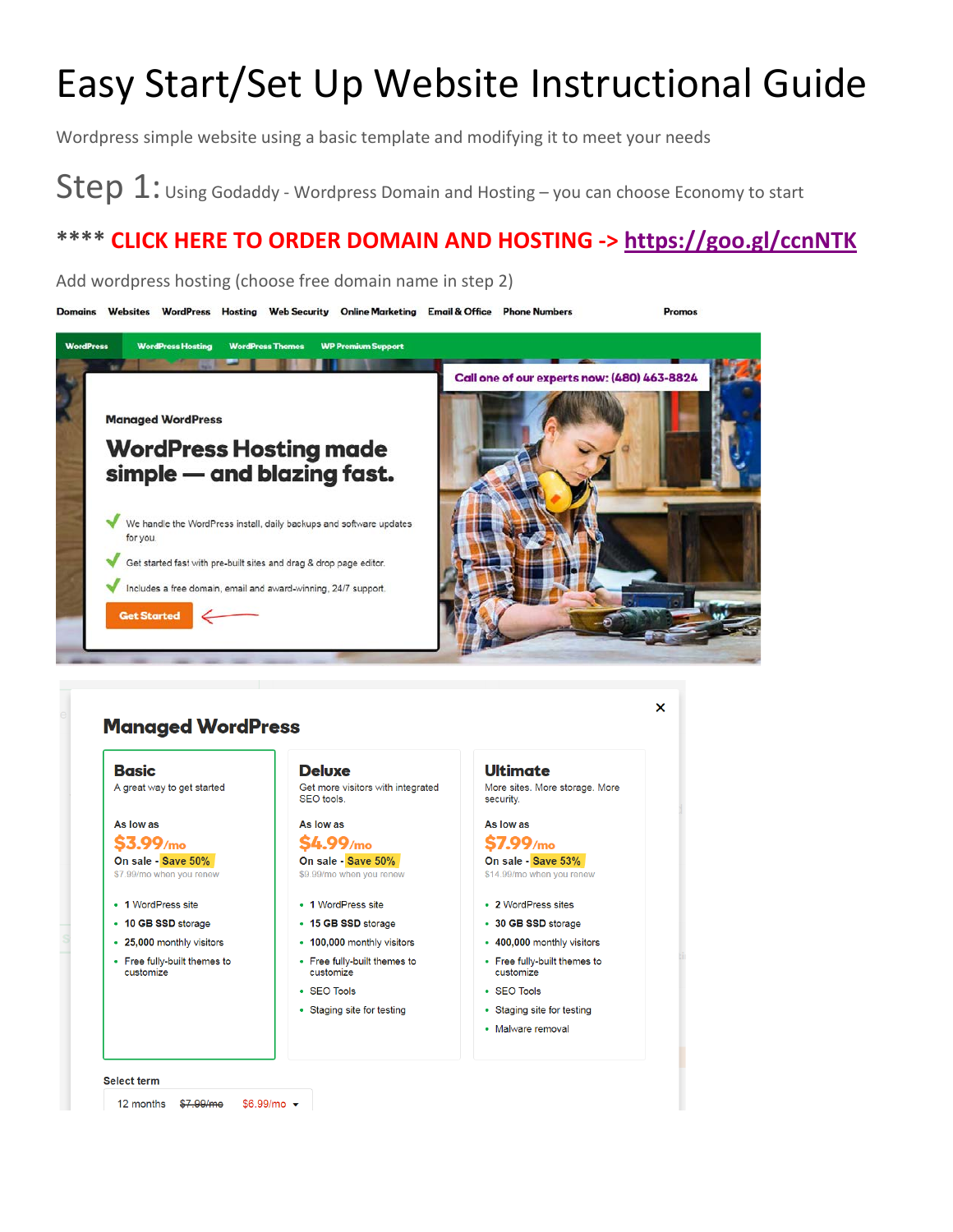

### Click "Continue" after selecting the length of time to sign up for

We recommend 12 months for more savings and to insure you stick with it!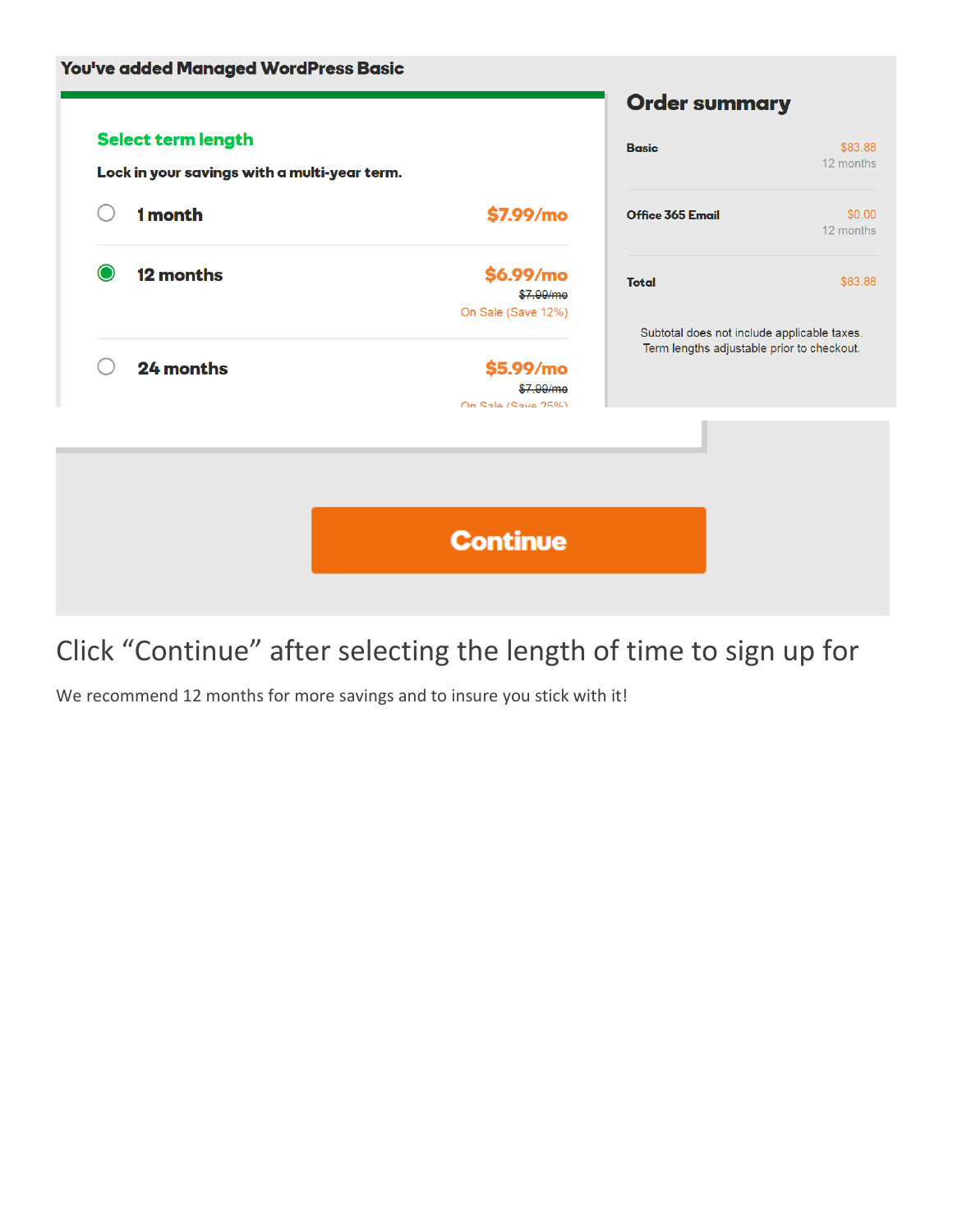## Step 2 – Choosing your Domain

#### \*\* You Will get a free domain with a year purchase through our link

#### Good news! You get a free domain with this order.



> No thanks. I'll pass on the freebie.

NOTE: It is best to use your name and add artist to for example[: www.yournameartist.com](http://www.yournameartist.com/) (replace yourname seen here with your actual name)

• This is for branding your name and who you are

| Yes! Your domain is available. And guess what? It's free. |                |                            |  |  |  |  |  |
|-----------------------------------------------------------|----------------|----------------------------|--|--|--|--|--|
| yournameartist.com                                        | \$14.99* FREE* | <b>Select and Continue</b> |  |  |  |  |  |

You will arrive at summary screen where you can see what you are ordering

Choose "Create Account" and register for the account so you can track everything

| <b>Sign in</b>                                                                                                                                                          | <b>Your Items</b>                                               |                         |
|-------------------------------------------------------------------------------------------------------------------------------------------------------------------------|-----------------------------------------------------------------|-------------------------|
| <b>New to GoDaddy?</b><br>Have an account?<br>Create an account now.<br>Sign in now.                                                                                    | <b>Basic Managed WordPress Websites</b><br><b>Bundle</b>        | \$143.64                |
| <b>Create Account</b><br><b>Sign in</b>                                                                                                                                 | 36 Months<br>▼                                                  |                         |
|                                                                                                                                                                         | Renews at \$7.99/mo                                             | ίm                      |
| Recommended for you                                                                                                                                                     | <b>Office 365 Starter Email</b><br>Renews at \$4.99/mo          | $\overline{\mathbf{m}}$ |
| <b>Get Found Essential</b><br>66<br>\$19.99/mo<br>• Showcase your business on top sites like<br>Google, Foursquare, and Yelp, all from a single<br><b>Add</b><br>place. | .COM Domain Registration ▲<br>yournameartist.com<br>1 Year<br>v | \$0.00                  |
|                                                                                                                                                                         | Renews at \$14.99/yr                                            | <u>m</u>                |
| <b>Add Domain</b>                                                                                                                                                       | Just a reminder                                                 |                         |
| $\alpha$<br>Find your perfect domain                                                                                                                                    | Your information will be                                        | + Add Domain Privacy    |

**Matching Domains Available**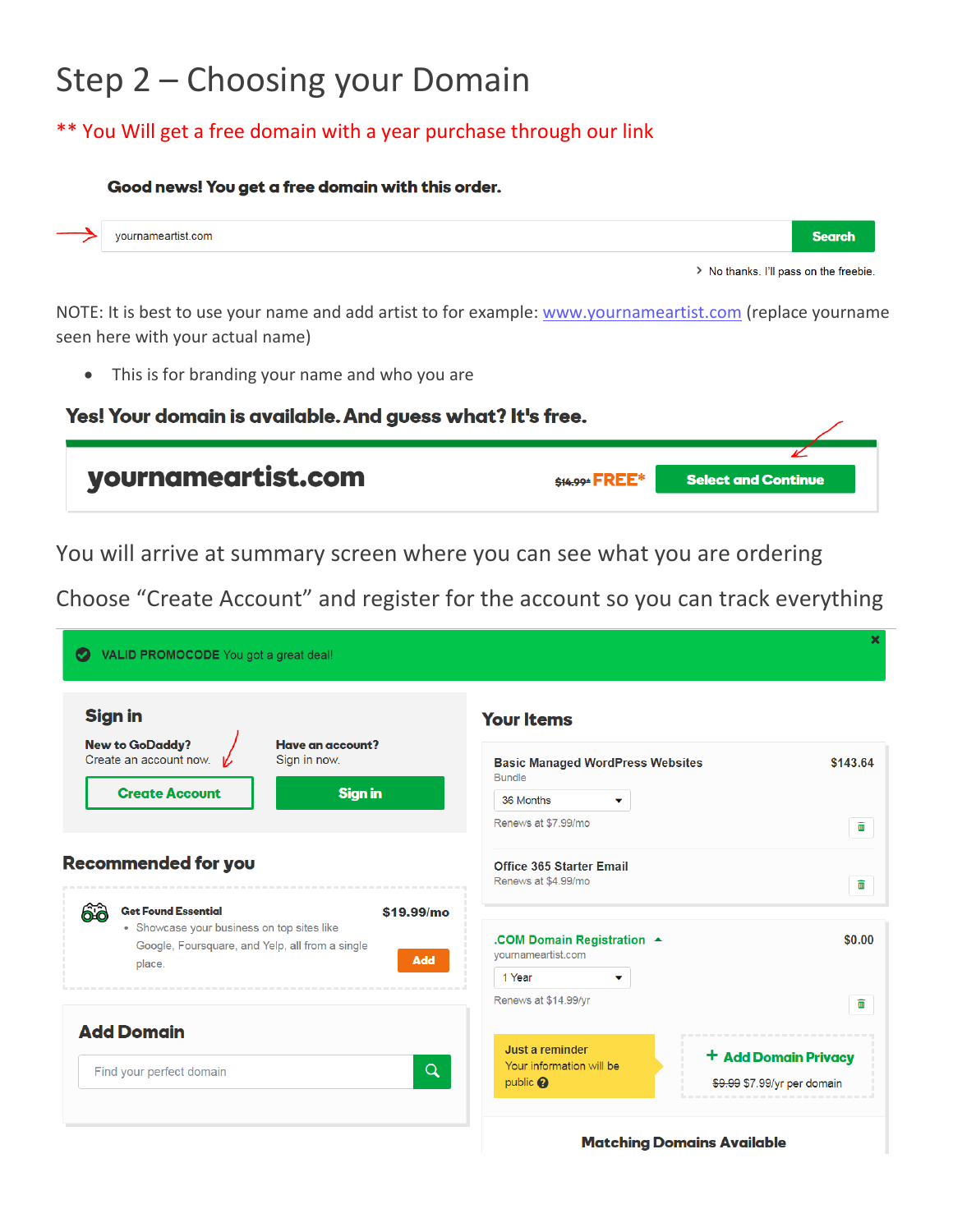# Step 3 See images below

#### When your order account is set up and your order is complete you can now begin

- What options to choose
- Setting up your wordpress account
- Select yor domain

|                           | <b>Recommended</b>                                                                                 |                                                                                                            |                                                                                              |                                                                                                                  |
|---------------------------|----------------------------------------------------------------------------------------------------|------------------------------------------------------------------------------------------------------------|----------------------------------------------------------------------------------------------|------------------------------------------------------------------------------------------------------------------|
| <b>Start Over</b>         | I'll build it                                                                                      | I'll build it                                                                                              | I want someone else<br>to build it                                                           | I need web hosting                                                                                               |
|                           | <b>GoCentral</b><br><b>Start Free Trial</b>                                                        | <b>Managed</b><br><b>WordPress</b><br><b>Choose Plan</b>                                                   | Professional<br><b>Web Services</b><br><b>Request a Call</b><br>or call 480-366-3344         | <b>Hosting</b><br><b>Choose Plan</b>                                                                             |
| Summary description       | I want a website or online<br>store that looks<br>professional and requires<br>no advanced skills. | I want full control of the<br>design of my site, and<br>have confidence in my<br>design & technical skills | I want to pay professional<br>web designers to create a<br>website for me using my<br>input. | I want full control of my<br>site, including file manager<br>access and free apps like<br>Wordpress and Magento. |
| Pricing                   | Starts at \$5.99/mo*<br>GoCentral w/Online Store<br>starts at \$29.99/mo*                          | Starts at \$7.99/mo*                                                                                       | As low as \$799.99 one<br>time fee + \$14.99/mo.                                             | Starts at \$7.99/mo*                                                                                             |
| <b>Skill Level</b>        | Easy                                                                                               | Advanced                                                                                                   | N/A                                                                                          | Advanced                                                                                                         |
| <b>Site Building Time</b> | Under 1 hour                                                                                       | 3-7 days                                                                                                   | As few as 7 days                                                                             | 3-7 days                                                                                                         |
| Site Customization        | Mostly customizable <sup>2</sup>                                                                   | Fully customizable                                                                                         | Fully customizable                                                                           | Fully customizable                                                                                               |
| $\sim$ $\cdot$<br>$\sim$  | $\sim$ $\sim$                                                                                      | $\sim$ $\approx$<br>÷.                                                                                     | $\sim$ $\sim$<br>$\sim$                                                                      | $\sim$ $\sim$<br>$\sim$ 10 $\pm$                                                                                 |

 $\rm W$ 

### **Set Up Your Account**

**WORDPRESS** 

Choose your setup option



Migrating your WordPress site is actually easy:

- 1. We install a plugin on your existing site.
- 2. We copy your files (including wp-config) and databases.
- 3. Your site goes live on a temporary domain that you can change later.

Note migration can take between 30 minutes and 2 hours.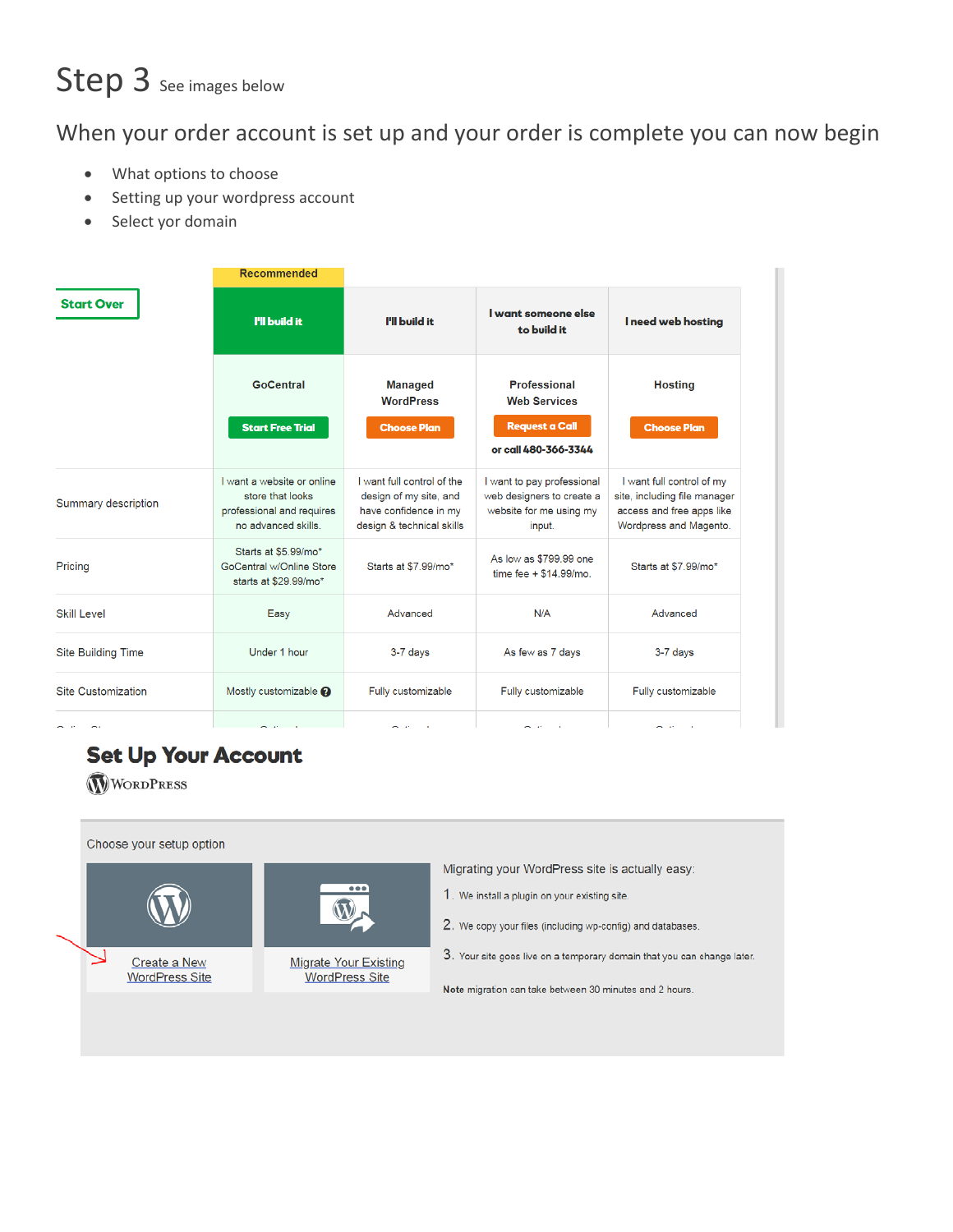| <b>WordPress details</b>                 |  |
|------------------------------------------|--|
| Create your WordPress login credentials. |  |
| New WordPress username                   |  |
|                                          |  |
| <b>Email address</b>                     |  |
| webmarketing@jerrysartarama.com          |  |
| New WordPress password                   |  |
|                                          |  |
| <b>Show password</b>                     |  |
| <b>Finish</b>                            |  |

ENTER YOUR DETAILS – Remember to write them down as you will need them to login into your administration panel afterwards to begin your site

- 1. Username: create a username
- 2. Password: create a password
- 3. Enter your email address

At this point your account and managed WP solution will begin configuring the set up

You Should see a screen similar to this once you have the account set up and the auto wordpress installer working

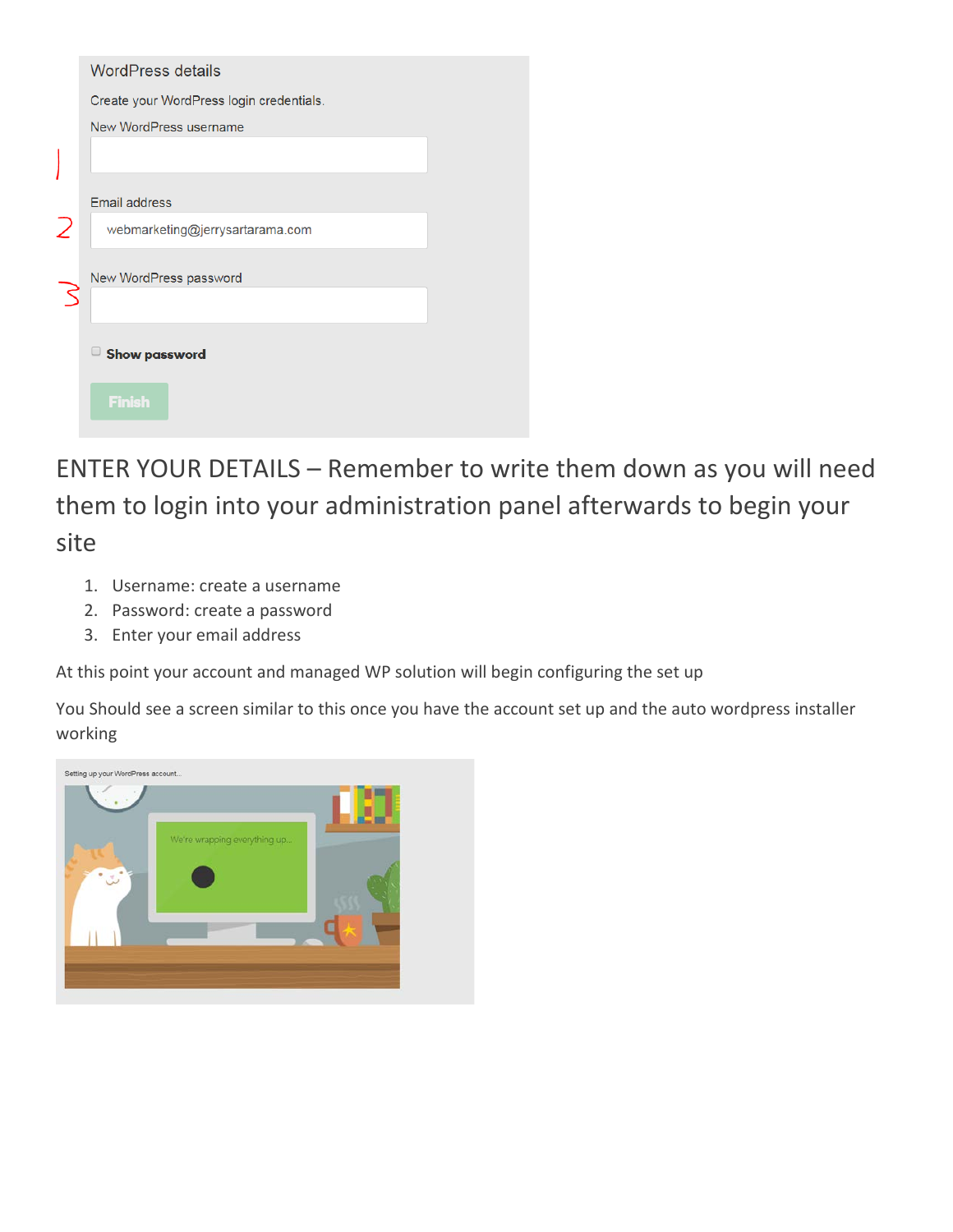Step4:

Once installation is complete you can now access your newly installed wordpress website and or use this link to access your admin panel with the above details you entered for the login (username and password)

[www.yournameartist.com/wp-admin](http://www.yournameartist.com/wp-admin) (replace with your website domain/wp-admin)

you should see this login screen

| <b>Username or Email Address</b>             |  |
|----------------------------------------------|--|
| Password                                     |  |
| Remember Me<br>Log In                        |  |
| Lost your password?<br>← Back to My Art Site |  |

Once you login you will now be at the "Dashboard" to make the pages and edits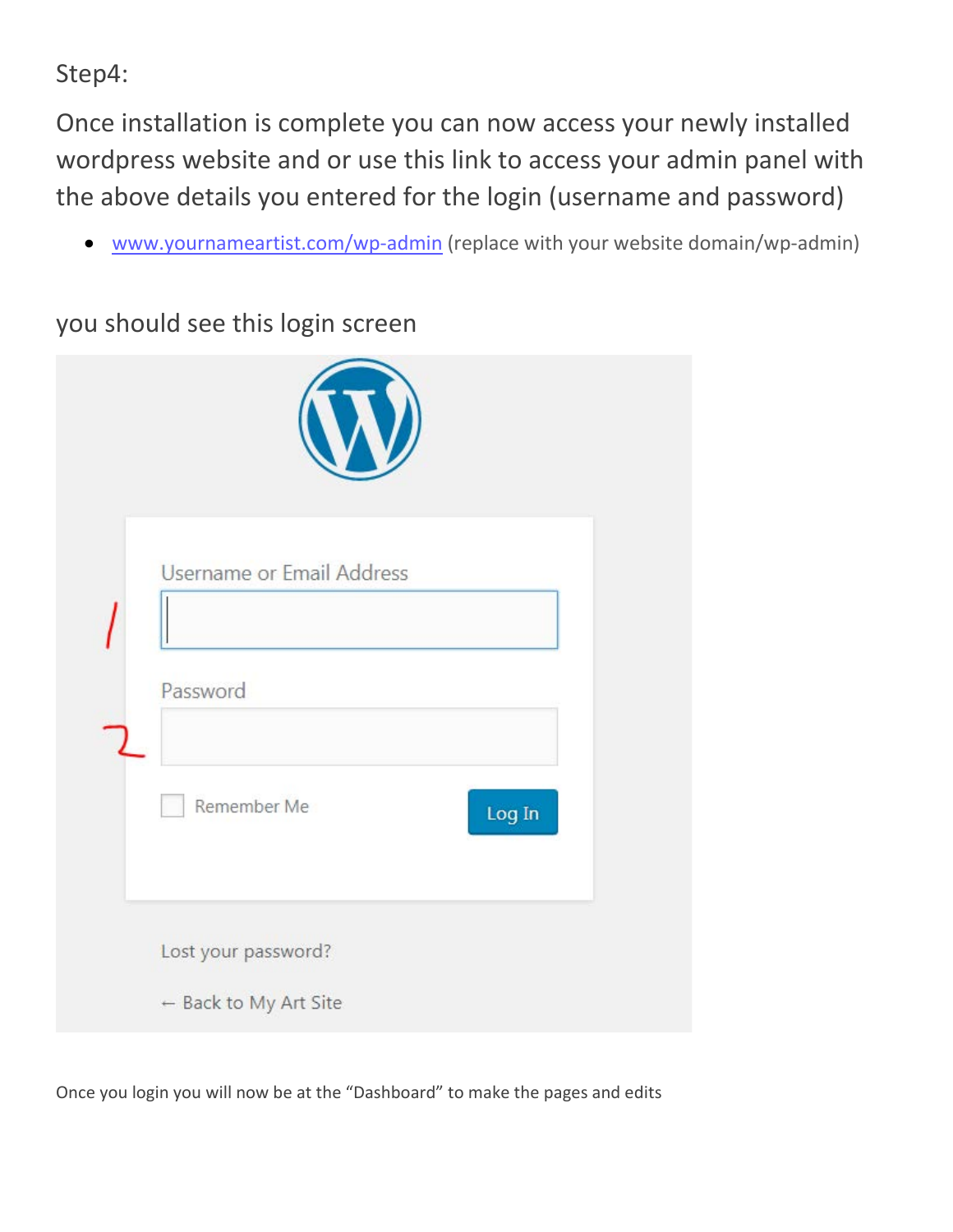#### Your website Dashboard will look like this

| <b>2</b> Dashboard         | Dashboard                                      |    |                           | Screen Options<br>Help                |
|----------------------------|------------------------------------------------|----|---------------------------|---------------------------------------|
| Home<br>Updates <b>17</b>  | Welcome to WordPress!                          |    |                           | <b>3</b> Dismi                        |
| <b>SoDaddy</b>             | We've assembled some links to get you started: |    |                           |                                       |
| $*$ Posts                  | <b>Get Started</b>                             |    | <b>Next Steps</b>         | <b>More Actions</b>                   |
| <sup>2</sup> Media         |                                                |    | Edit your front page      | Manage widgets or menus               |
| Pages                      | <b>Customize Your Site</b>                     |    | + Add additional pages    | 63<br>Turn comments on or off         |
| Comments                   | or, change your theme completely               |    | К<br>Add a blog post      | Learn more about getting started<br>澪 |
| $\blacksquare$ Forms       |                                                |    | View your site            |                                       |
| Appearance                 |                                                |    |                           |                                       |
| $\frac{d}{dx}$ Plugins     | At a Glance                                    | A. | Quick Draft               | $\mathbf{A}$                          |
| <b>L</b> Users             | 图 9 Pages<br>$\sqrt{2}$ 1 Post                 |    | Title                     |                                       |
| $\sqrt{\frac{1}{2}}$ Tools | <b>■ 1 Comment</b>                             |    |                           |                                       |
| Settings                   | WordPress 4.9.4 running Velux theme.           |    | What's on your mind?      | Drag boxes here                       |
| Video Tutorials            | Activity                                       | a. |                           |                                       |
| Collapse menu              | Recently Published                             |    | <b>Save Draft</b>         |                                       |
|                            | <b>Blog Post Title</b><br>Mar 6th, 9:22 am     |    |                           |                                       |
|                            | a tam in the first<br>W.                       |    | WordPress Events and News | ٠                                     |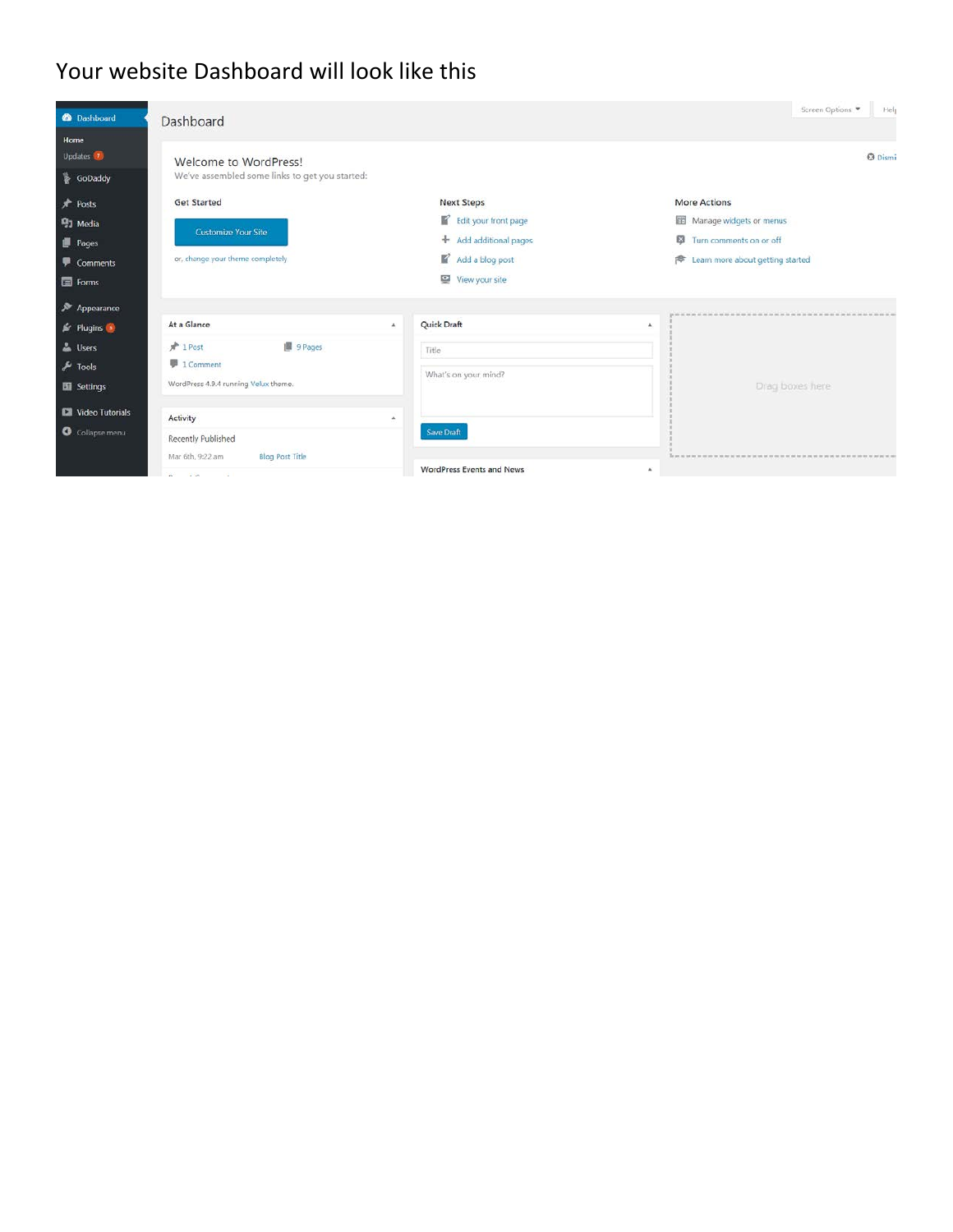# Step 5-appearance

Click on appearance-. Themes and now begin to choose the template styles you like

| <sup>2</sup> Dashboard                                                               | Dashboard                                                                                                                 |              |                                                                                                          |                                                | Screen Options<br>Help                                      |
|--------------------------------------------------------------------------------------|---------------------------------------------------------------------------------------------------------------------------|--------------|----------------------------------------------------------------------------------------------------------|------------------------------------------------|-------------------------------------------------------------|
| Home<br>Updates <b>O</b><br>GoDaddy                                                  | Welcome to WordPress!<br>We've assembled some links to get you started:                                                   |              |                                                                                                          |                                                | <b>O</b> Dismi                                              |
| Posts<br><sup>9</sup> 1 Media<br>Pages<br>Comments<br>Forms                          | <b>Get Started</b><br><b>Customize Your Site</b><br>or, change your theme completely                                      |              | <b>Next Steps</b><br>Edit your front page<br>+ Add additional pages<br>Add a blog post<br>View your site | <b>More Actions</b><br>Turn comments on or off | Manage widgets or menus<br>Learn more about getting started |
| Appearance<br><b>In</b> Plugins<br>& Users<br>$\sqrt{\frac{1}{2}}$ Tools<br>Settings | At a Glance<br>图 9 Pages<br>$*1$ Post<br><b>图 1 Comment</b><br>WordPress 4.9.4 running Velux theme.                       | $\mathbf{A}$ | Quick Draft<br>Title<br>What's on your mind?                                                             | $\Delta$                                       | Drag boxes here                                             |
| Video Tutorials<br>Collapse menu                                                     | Activity<br>Recently Published<br><b>Blog Post Title</b><br>Mar 6th, 9:22 am<br><b>But the community of the community</b> | $\Delta$     | Save Draft<br><b>WordPress Events and News</b>                                                           | $\Delta$                                       |                                                             |

Pick a template (for more advanced you can buy one or choose more from the free versions)

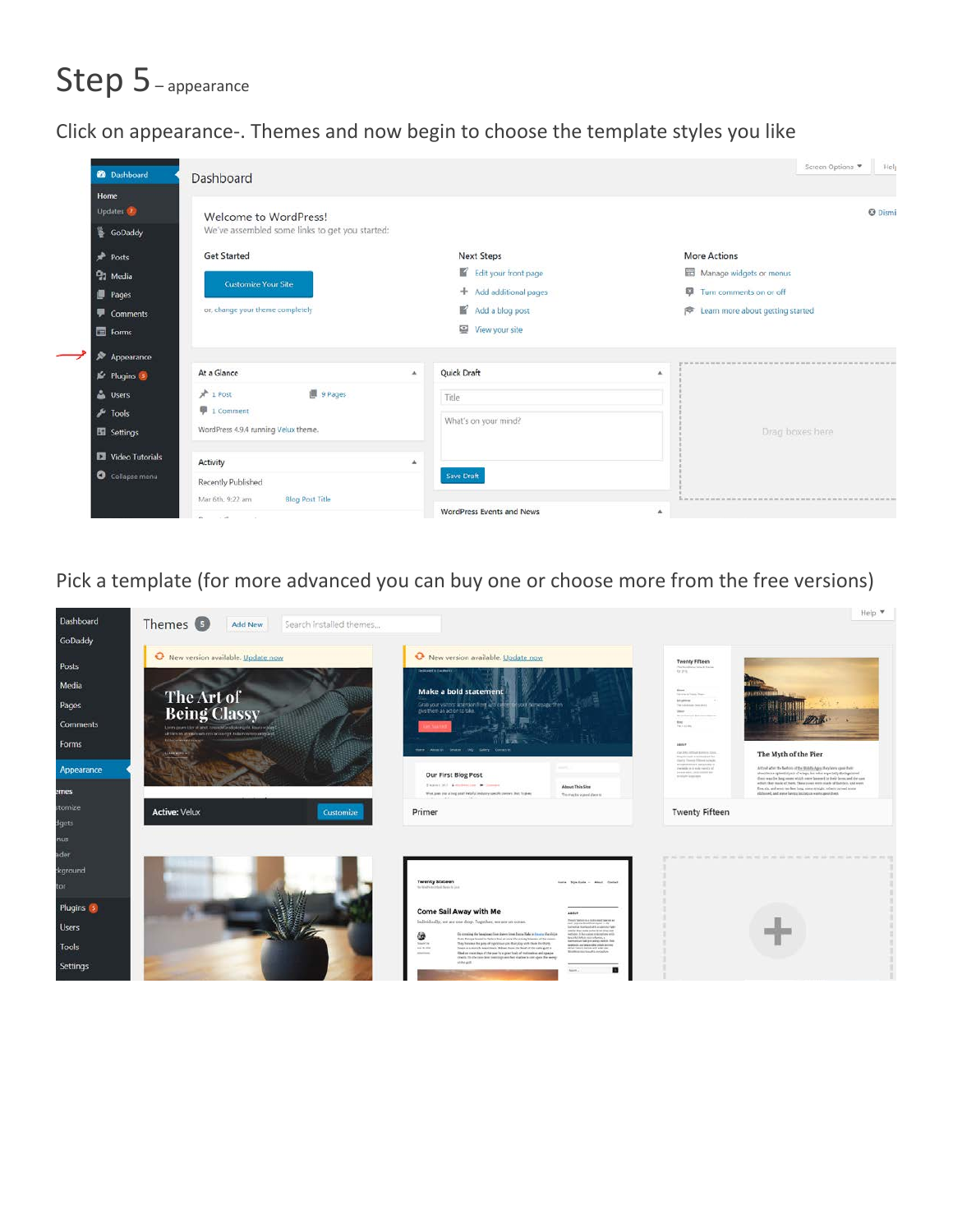### Step 5 - Once you have template picked out you can now begin to customize it to your look and feel you can

- Add your details
- **Colors**
- Add posts
- Add Pages
- Add Galleries and Images
- Add Menu Items

Note once you are logged into the admin panel, you can go your live site and from any page edit it





Some knowledge of images and graphics is helpful